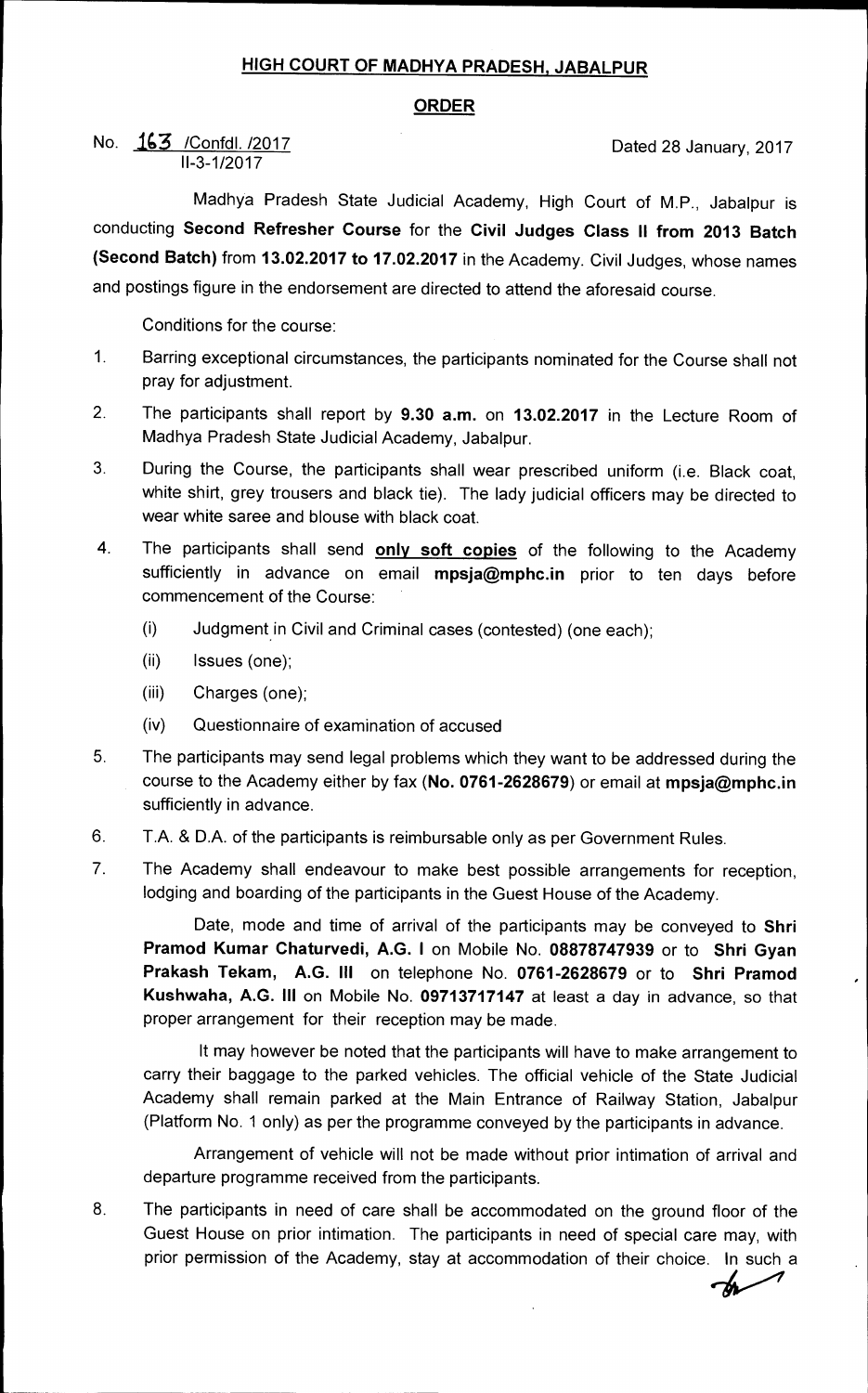case participants shall be entitled to T.A. & D.A. as per rules. Kindly note that it would not be possible for the Academy to make arrangement for pick up and drop back to such place of their choice.

- 9. The accommodation in the Guest House of the Academy shall be available to the participants only from 12.00 noon of preceding day of commencement of Course and upto 12.00 noon on the succeeding day of the end of Course.
- 10. The participants shall be provided with tea, breakfast, lunch and dinner during their period of stay for the Course, free of charge, as per the rules of the Academy.

## **BY ORDER OF HON'BLE THE ACTING CHIEF JUSTICE**

 $\widehat{B}$ <u>ا ا المجمع</u> **I)**  7( **OHAR MAMTA REGISTRAR GENERAL**   $\omega$ 

Endt. No.  $\underline{164}$  /Confdl. /2017 **Dated 28 January, 2017** 11-3-1/2017

Copy forwarded to:-

- 1 The Deputy Controller, Govt. Central Press, Arera Hills, Habibganj, Bhopal-6 for publication in the next issue of the M.P. Gazaette,
- 2 The Principal Secretary, Govt. M.P. Law & Legislative Affairs Department, 1st Floor, Vindhyachal Bhawan, Bhopal, Pin 462 006, for information.
- 3 The Accountant General, (I), M.P. Gazetted Audit Department, Gwalior, for information.
- 4 The Accountant General, (II), Gwalior, for information.
- 5
- 1. Smt. Suruchi Rawat, AJ to 1 Civil Judge Class-II, Basoda, District Vidisha
- 2. Shri Mukesh Kumar Shivhare, II Civil Judge Class-II, Rajnagar District Chhatarpur
- 3. Shri Sunit Aggrawal, AJ to I Civil Judge Class-II, Lahar, District Bhind
- 4. Smt. Swapanshree Singh, Ill Civil Judge Class-II, Mandla
- 5. Shri Samir Kumar Mishra, IX Civil Judge Class-II, Sagar
- 6. Shri Amool Mandloi, I Civil Judge Class-II, Neemuch
- 7. Shri Arvind Singh, Civil Judge Class-II, Niwari, District Tikamgarh
- 8. Shri Bhupesh Kumar Mishra, VIII Civil Judge Class-II, Gwalior
- 9. Shri Ankit Shrivastava, III Civil Judge Class-II, Sheopur
- 10. Shri Ravindra Gupta, Civil Judge Class-II, Raghogarh, District Guna
- 11. Shri Tathagat Yagnik, Civil Judge Class-II, Bhainsdehi, District Betul
- 12. Shri Dinesh Meena, I Civil Judge Class-II, Badnawar, District Dhar
- 13. Shri Jay Patidar, Civil Judge Class-II, Pawai, District Panna
- 14. Shri Dwarka Prasad Sutrakar, VII Civil Judge Class-II, Jabalpur
- 15. Shri Sachin Kumar Jadhav, AJ to I Civil Judge Class-II, Mhow, District Indore
- 16. Sushri Sangeeta Dawar, IV Civil Judge Class-II, Khandwa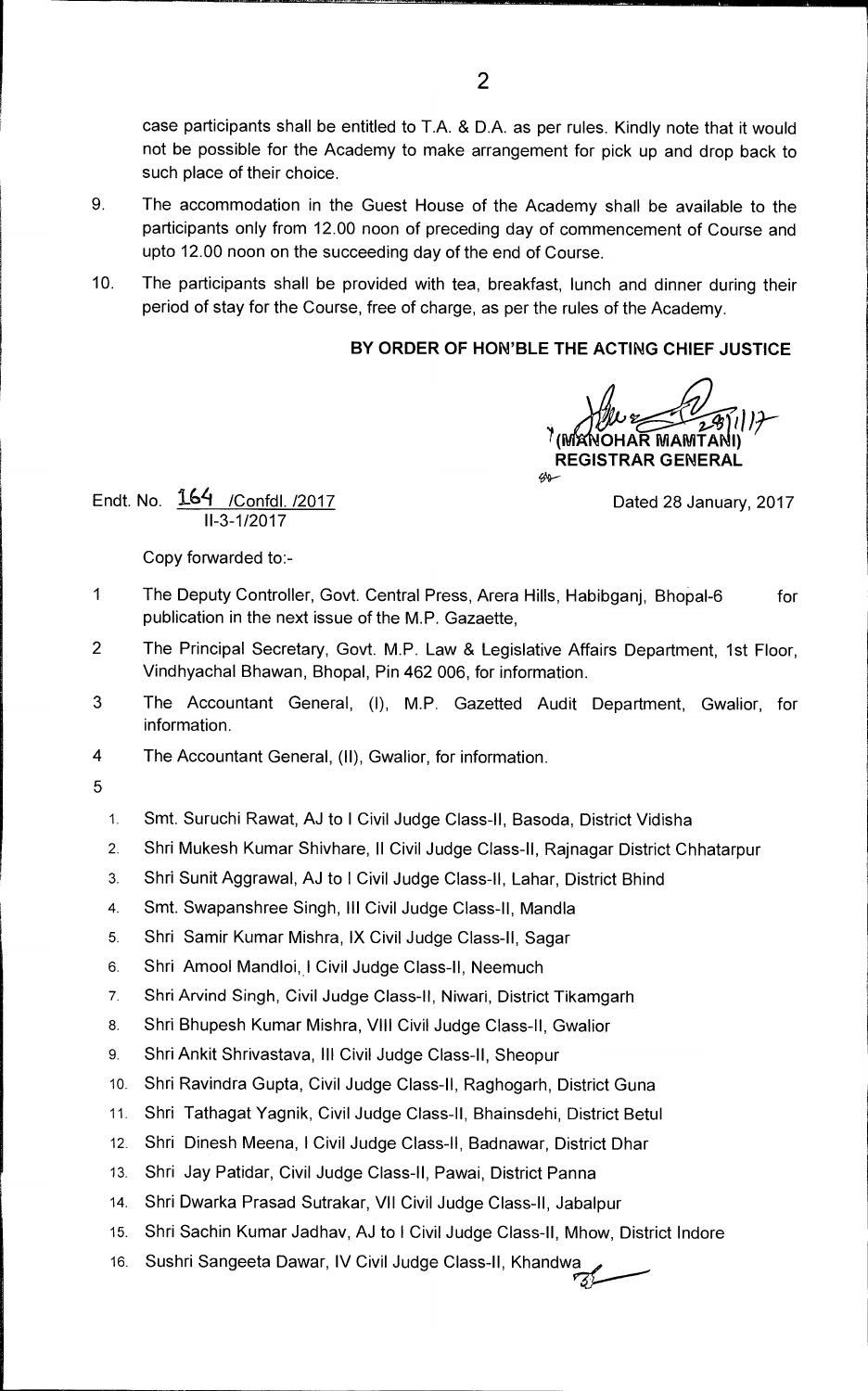- 17. Shri Parth Shankar Mishra, VI Civil Judge Class-II, Bhopal
- 18. Sushri Shalu Sirohi, V Civil Judge Class-II, Bhopal
- 19. Shri Shrikrishan Bukhariya, ll Civil Judge Class-II, Bada Malhara, District Chhatarpur
- 20. Sushri Varsha Suryavanshi, I Civil Judge Class-II, Narsinghgarh, District Rajgarh
- 21. Smt. Pushpa Tilgam, I Civil Judge Class-II, Gadarwara, District Narsinghpur
- 22. Sushri Rashmi Mandloi, XV Civil Judge Class-II, Indore
- 23. Shri Dharmendra Khandayat, Ill Civil Judge Class-II, Chhindwara
- 24. Smt. Poonam Damecha, Ill Civil Judge Class-II, Burhanpur
- 25. Shri Kamalnath Jaysigpure, Civil Judge Class-II, Kukshi, District Dhar
- 26. Sushri Laxmi Waskle, I Civil Judge Class-II, Bina, District Sagar
- 27. Shri Nirbhay Kumar Garva, II Civil Judge Class-II, Loundi, District Chhatarpur
- 28. Shri Mohd. Neymat Husain Razvi, II Civil Judge Class-II, Badnagar, District Ujjain
- 29. Sushri Bhawna Singh, XIII Civil Judge Class-II, Gwalior
- 30. Sushri Harshinee Yadav ,VIII Civil Judge Class-II, Satna
- 31. Shri Ravi Chouksey, II AJ to I Civil Judge Class-II, Harda
- 32. Shri Satish Sharma, I Civil Judge Class-II, Laundi, District Chhatarpur
- 33. Shri Raghvendra Patel, ll Civil Judge Class-II, Nagod, District Satna
- 34. Shri Chandra Shekhar Rathore, II Civil Judge Class-II, Biaora District Rajgarh
- 35. Smt. Ranjana Chaturvedi, XI Civil Judge Class-II, Gwalior
- 36. Sushri Viksita Markam, I Civil Judge Class-II, Mahidpur, District Ujjain
- 37. Shri Bude Singh Solanki, Civil Judge Class-II, Kurwai District Vidisha
- 38. Sushri Urmila Chouhan, XII Civil Judge Class-II, Indore
- 39. Smt. Rizvana Kauser, Civil Judge Class-II, Rehli, District Sagar
- 40. Shri Surypal Singh Rathore, VI Civil Judge Class-II, Ratlam
- 41. Shri Ravi Nayak, AJ to I Civil Judge Class-II, Burhanpur
- 42. Shri Dharam Kumar, AJ to I Civil Judge Class-II, Ashta, District Sehore
- 43. Shri Mahendra Singh Rawat, Civil Judge Class-II, Thandla, District Jhabua

For information and compliance with a direction to all the participants that they should compulsorily appear at M.P.S.J.A. Building at Jabalpur on aforesaid date and time as mentioned in order.

- 6. The District & Sessions Judge, **Vidisha/ Chhatarpur/ Bhind/ Mandla/ Sagar/ Neemuch/ Tikamgarh/ Gwalior/ Sheopur/ Guna/ Betul/ Dhar/ Panna/ Jabalpur/ lndore/ Khandwa/ Bhopal/ Rajgarh/ Narsimhapur/ Chhindwara/ Burhanpur/ Ujjain/ Satna/ Harda/ Ratlam/ Sehore/ Jhabua** for information and necessary action with a request to instruct the participant Judicial Officers to remain present at M.P.S.J.A. building at Jabalpur on the date and time given in the order, positively.
- 7. Registrar (I.T.), High Court of Madhya Pradesh, Jabalpur, for sending copy of order by e-mail to following Judicial Officers:-
	- 1. District Judge (Inspection), High Court Premises, Jabalpur/ District Judge (Inspection), J.E.-1, Judges Enclave, Residency Area, Indore-452001.1 District Judge (Inspection), 28/B, Race-course Road, Opposite Maila Ground, Gwalior (M.P.), for information.

74